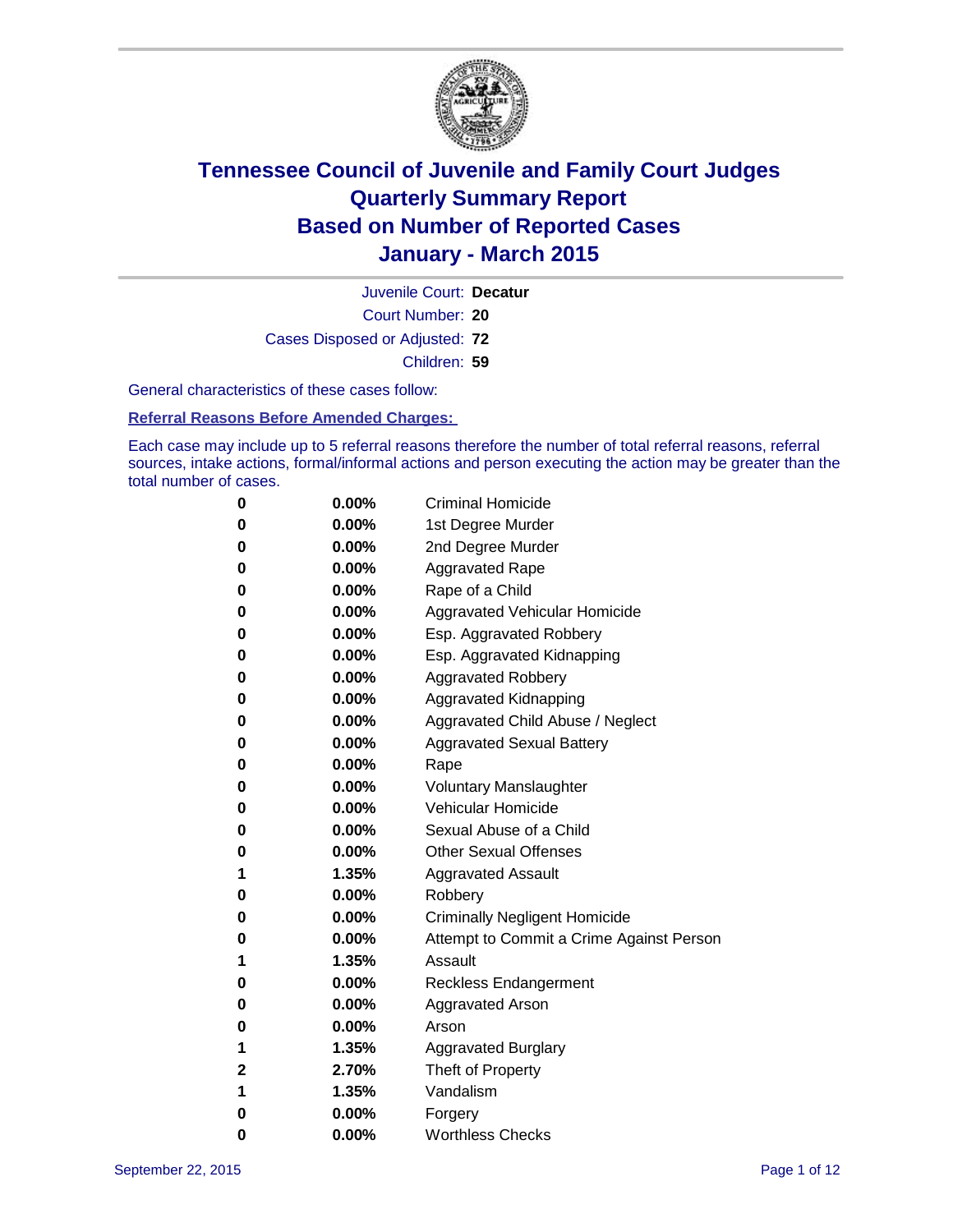

Court Number: **20** Juvenile Court: **Decatur** Cases Disposed or Adjusted: **72** Children: **59**

#### **Referral Reasons Before Amended Charges:**

Each case may include up to 5 referral reasons therefore the number of total referral reasons, referral sources, intake actions, formal/informal actions and person executing the action may be greater than the total number of cases.

| 0  | 0.00%  | Illegal Possession / Fraudulent Use of Credit / Debit Cards |
|----|--------|-------------------------------------------------------------|
| 0  | 0.00%  | <b>Burglary</b>                                             |
| 0  | 0.00%  | Unauthorized Use of a Vehicle                               |
| 0  | 0.00%  | <b>Cruelty to Animals</b>                                   |
| 0  | 0.00%  | Sale of Controlled Substances                               |
| 0  | 0.00%  | <b>Other Drug Offenses</b>                                  |
| 0  | 0.00%  | <b>Possession of Controlled Substances</b>                  |
| 0  | 0.00%  | <b>Criminal Attempt</b>                                     |
| 0  | 0.00%  | Carrying Weapons on School Property                         |
| 0  | 0.00%  | Unlawful Carrying / Possession of a Weapon                  |
| 0  | 0.00%  | <b>Evading Arrest</b>                                       |
| 0  | 0.00%  | Escape                                                      |
| 0  | 0.00%  | Driving Under Influence (DUI)                               |
| 0  | 0.00%  | Possession / Consumption of Alcohol                         |
| 0  | 0.00%  | Resisting Stop, Frisk, Halt, Arrest or Search               |
| 0  | 0.00%  | <b>Aggravated Criminal Trespass</b>                         |
| 0  | 0.00%  | Harassment                                                  |
| 0  | 0.00%  | Failure to Appear                                           |
| 0  | 0.00%  | Filing a False Police Report                                |
| 0  | 0.00%  | <b>Criminal Impersonation</b>                               |
| 0  | 0.00%  | <b>Disorderly Conduct</b>                                   |
| 0  | 0.00%  | <b>Criminal Trespass</b>                                    |
| 0  | 0.00%  | <b>Public Intoxication</b>                                  |
| 0  | 0.00%  | Gambling                                                    |
| 13 | 17.57% | <b>Traffic</b>                                              |
| 0  | 0.00%  | <b>Local Ordinances</b>                                     |
| 0  | 0.00%  | Violation of Wildlife Regulations                           |
| 0  | 0.00%  | Contempt of Court                                           |
| 0  | 0.00%  | Violation of Probation                                      |
| 0  | 0.00%  | Violation of Aftercare                                      |
| 0  | 0.00%  | <b>Unruly Behavior</b>                                      |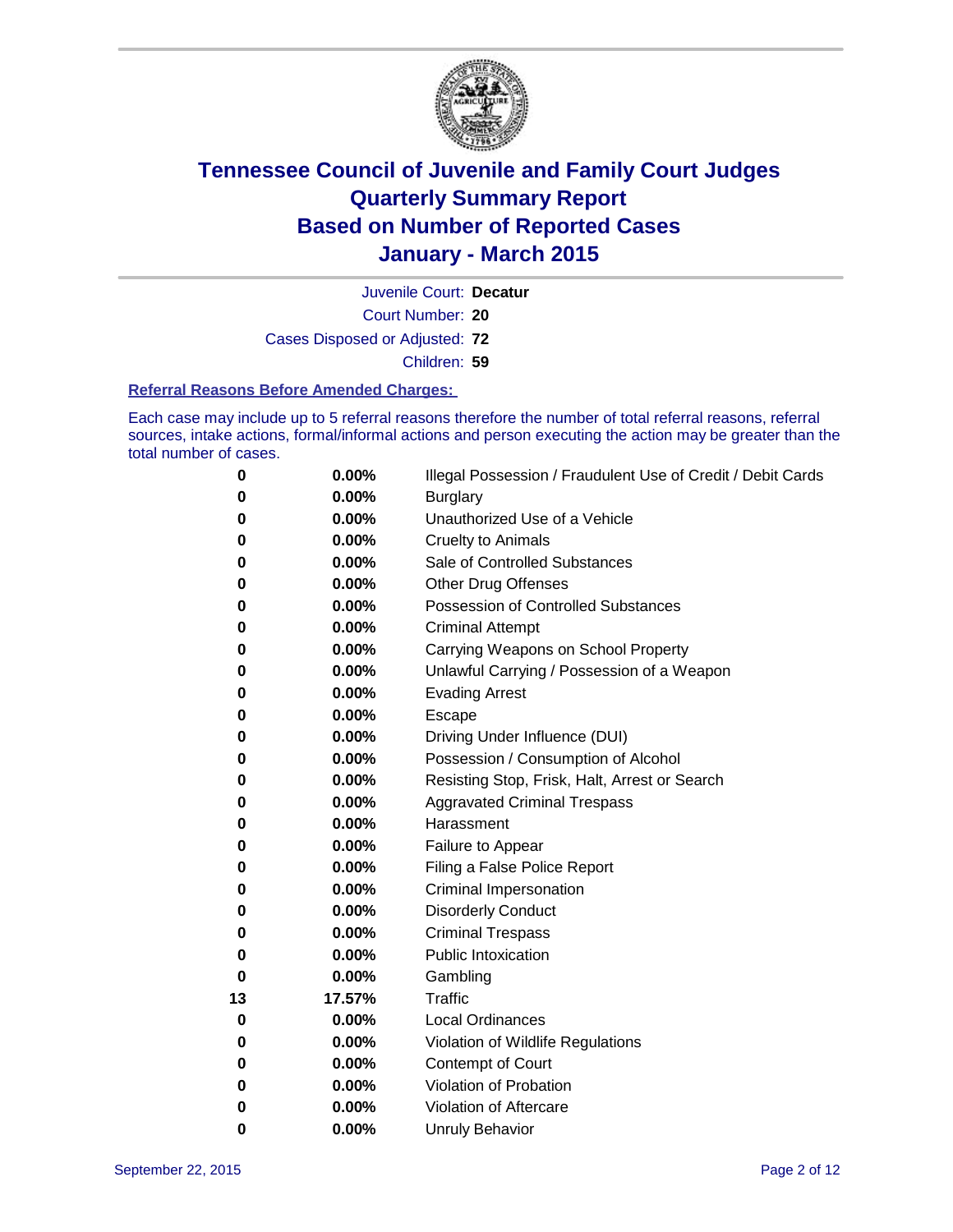

Court Number: **20** Juvenile Court: **Decatur** Cases Disposed or Adjusted: **72** Children: **59**

#### **Referral Reasons Before Amended Charges:**

Each case may include up to 5 referral reasons therefore the number of total referral reasons, referral sources, intake actions, formal/informal actions and person executing the action may be greater than the total number of cases.

| 9            | 12.16%   | Truancy                               |
|--------------|----------|---------------------------------------|
| 0            | 0.00%    | In-State Runaway                      |
| 0            | 0.00%    | Out-of-State Runaway                  |
| 0            | 0.00%    | Possession of Tobacco Products        |
| 0            | 0.00%    | Violation of a Valid Court Order      |
| 0            | 0.00%    | <b>Violation of Curfew</b>            |
| 0            | $0.00\%$ | Sexually Abused Child                 |
| 0            | 0.00%    | <b>Physically Abused Child</b>        |
| 18           | 24.32%   | Dependency / Neglect                  |
| 0            | 0.00%    | <b>Termination of Parental Rights</b> |
| 0            | 0.00%    | Violation of Pretrial Diversion       |
| 0            | 0.00%    | Violation of Informal Adjustment      |
| 6            | 8.11%    | <b>Judicial Review</b>                |
| 13           | 17.57%   | <b>Administrative Review</b>          |
| 0            | 0.00%    | <b>Foster Care Review</b>             |
| $\mathbf{2}$ | 2.70%    | Custody                               |
| 6            | 8.11%    | Visitation                            |
| 1            | 1.35%    | Paternity / Legitimation              |
| 0            | 0.00%    | <b>Child Support</b>                  |
| 0            | 0.00%    | <b>Request for Medical Treatment</b>  |
| 0            | 0.00%    | <b>Consent to Marry</b>               |
| 0            | 0.00%    | Other                                 |
| 74           | 100.00%  | <b>Total Referrals</b>                |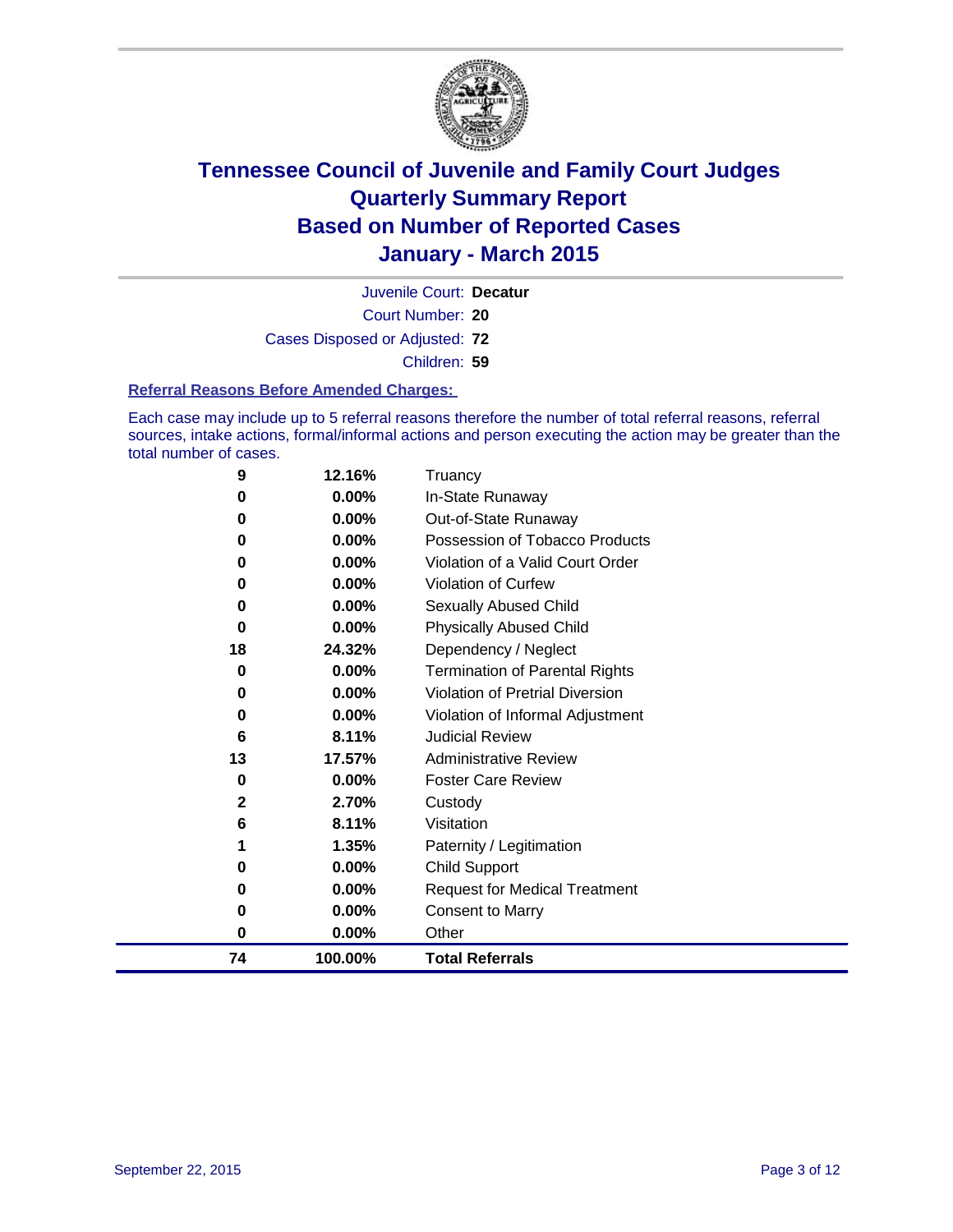

|                            |                                | Juvenile Court: Decatur       |  |
|----------------------------|--------------------------------|-------------------------------|--|
|                            |                                | Court Number: 20              |  |
|                            | Cases Disposed or Adjusted: 72 |                               |  |
|                            |                                | Children: 59                  |  |
| <b>Referral Sources: 1</b> |                                |                               |  |
| 19                         | 25.68%                         | Law Enforcement               |  |
| 11                         | 14.86%                         | Parents                       |  |
| 1                          | 1.35%                          | Relatives                     |  |
| 1                          | 1.35%                          | Self                          |  |
| 0                          | $0.00\%$                       | School                        |  |
| 0                          | $0.00\%$                       | <b>CSA</b>                    |  |
| 33                         | 44.59%                         | <b>DCS</b>                    |  |
| 0                          | $0.00\%$                       | <b>Other State Department</b> |  |

### **0.00%** Other Court **0.00%** Victim **0.00%** Child & Parent **0.00%** Hospital **0.00%** Unknown **0.00%** Other **100.00% Total Referral Sources**

**0.00%** District Attorney's Office

 **12.16%** Court Staff **0.00%** Social Agency

### **Age of Child at Referral: 2**

| 59 | 100.00%  | <b>Total Child Count</b> |  |
|----|----------|--------------------------|--|
| 0  | $0.00\%$ | Unknown                  |  |
| 0  | $0.00\%$ | Ages 19 and Over         |  |
| 6  | 10.17%   | Ages 17 through 18       |  |
| 14 | 23.73%   | Ages 15 through 16       |  |
| 6  | 10.17%   | Ages 13 through 14       |  |
| 1  | 1.69%    | Ages 11 through 12       |  |
| 32 | 54.24%   | Ages 10 and Under        |  |
|    |          |                          |  |

<sup>1</sup> If different than number of Referral Reasons (74), verify accuracy of your court's data.

One child could be counted in multiple categories, verify accuracy of your court's data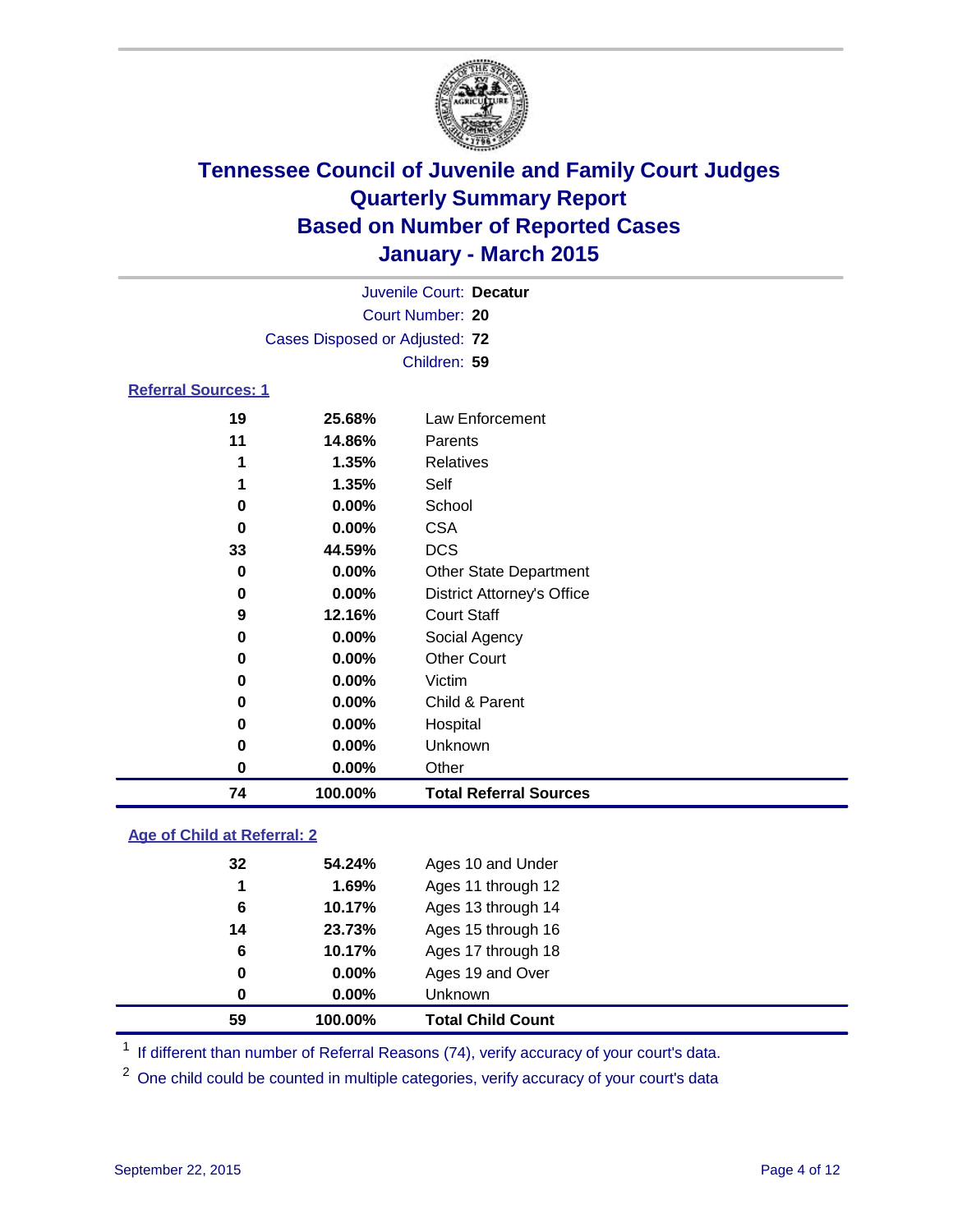

|                                         |                                | Juvenile Court: Decatur  |
|-----------------------------------------|--------------------------------|--------------------------|
|                                         |                                | Court Number: 20         |
|                                         | Cases Disposed or Adjusted: 72 |                          |
|                                         |                                | Children: 59             |
| <b>Sex of Child: 1</b>                  |                                |                          |
| 35                                      | 59.32%                         | Male                     |
| 24                                      | 40.68%                         | Female                   |
| $\bf{0}$                                | 0.00%                          | Unknown                  |
| 59                                      | 100.00%                        | <b>Total Child Count</b> |
| Race of Child: 1                        |                                |                          |
| 55                                      | 93.22%                         | White                    |
| $\overline{\mathbf{2}}$                 | 3.39%                          | African American         |
| $\mathbf 0$                             | 0.00%                          | Native American          |
| 0                                       | 0.00%                          | Asian                    |
| $\mathbf 2$                             | 3.39%                          | Mixed                    |
| $\mathbf 0$                             | 0.00%                          | Unknown                  |
| 59                                      | 100.00%                        | <b>Total Child Count</b> |
| <b>Hispanic Origin: 1</b>               |                                |                          |
| 5                                       | 8.47%                          | Yes                      |
| 54                                      | 91.53%                         | No                       |
| $\bf{0}$                                | 0.00%                          | Unknown                  |
| 59                                      | 100.00%                        | <b>Total Child Count</b> |
| <b>School Enrollment of Children: 1</b> |                                |                          |
| 45                                      | 76.27%                         | Yes                      |
| 13                                      | 22.03%                         | No                       |
| 1                                       | 1.69%                          | Unknown                  |
| 59                                      | 100.00%                        | <b>Total Child Count</b> |

One child could be counted in multiple categories, verify accuracy of your court's data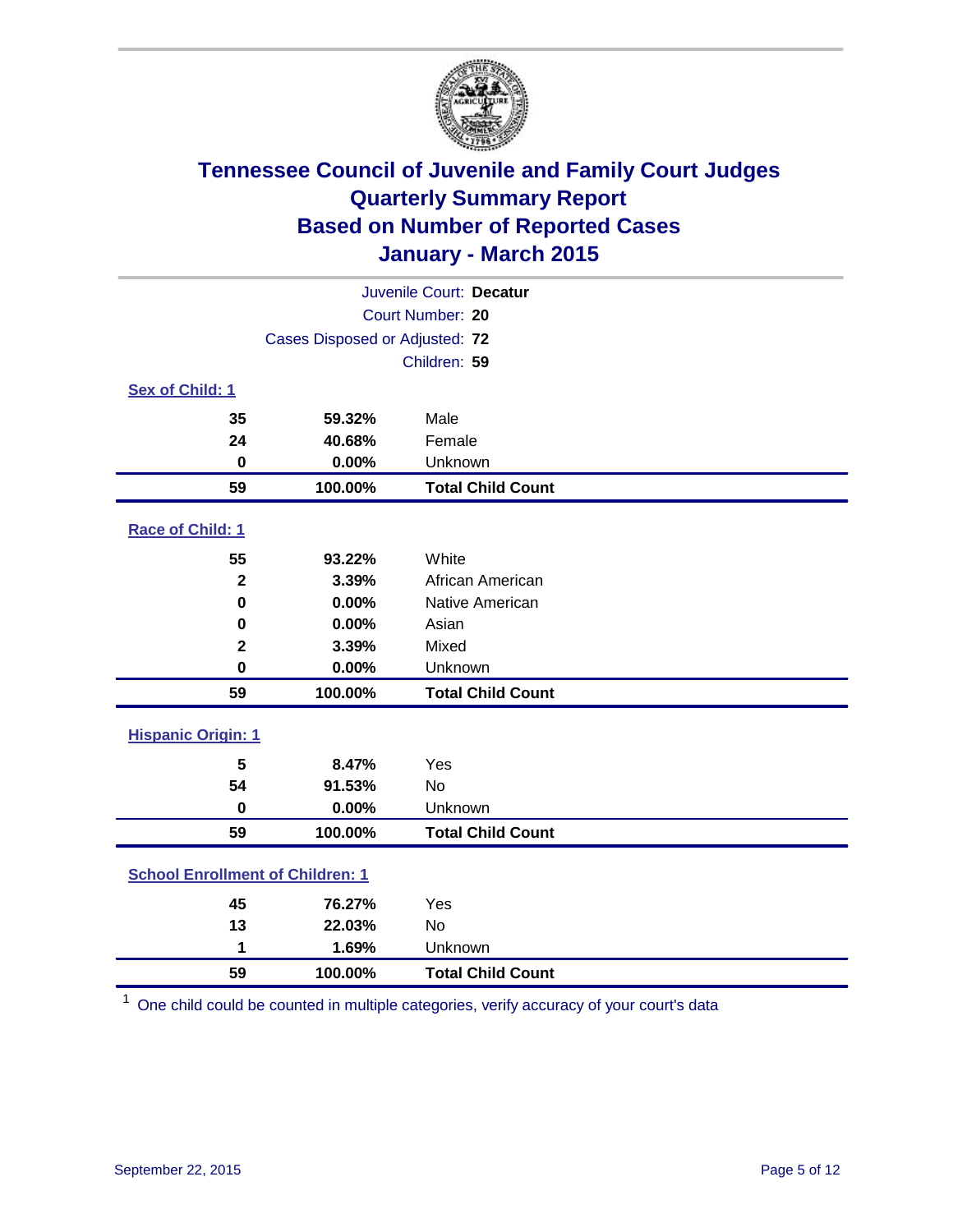

|                                                           |                                | Juvenile Court: Decatur      |  |
|-----------------------------------------------------------|--------------------------------|------------------------------|--|
|                                                           |                                | Court Number: 20             |  |
|                                                           | Cases Disposed or Adjusted: 72 |                              |  |
|                                                           |                                | Children: 59                 |  |
| <b>Living Arrangement of Child at Time of Referral: 1</b> |                                |                              |  |
| 8                                                         | 13.56%                         | With Both Biological Parents |  |
| 0                                                         | $0.00\%$                       | With Father and Stepmother   |  |
| 0                                                         | 0.00%                          | With Mother and Stepfather   |  |
| 20                                                        | 33.90%                         | With Mother                  |  |
| 4                                                         | 6.78%                          | <b>With Father</b>           |  |
| 12                                                        | 20.34%                         | <b>With Relatives</b>        |  |
| 0                                                         | $0.00\%$                       | With Adoptive Parents        |  |
| 13                                                        | 22.03%                         | With Foster Family           |  |
| 0                                                         | 0.00%                          | In a Group Home              |  |
| 0                                                         | 0.00%                          | In a Residential Center      |  |
| 0                                                         | 0.00%                          | In an Institution            |  |
| 0                                                         | $0.00\%$                       |                              |  |
|                                                           |                                | Independent                  |  |
| 2                                                         | 3.39%                          | Unknown                      |  |
| 0                                                         | 0.00%                          | Other                        |  |
| 59                                                        | 100.00%                        | <b>Total Child Count</b>     |  |
|                                                           |                                |                              |  |

### **Type of Detention: 2**

| 0  | $0.00\%$ | Non-Secure Placement         |
|----|----------|------------------------------|
| 0  | $0.00\%$ | Juvenile Detention Facility  |
| 0  | $0.00\%$ | Jail - Complete Separation   |
| 0  | $0.00\%$ | Jail - Partial Separation    |
| 0  | $0.00\%$ | Jail - No Separation         |
| 0  | $0.00\%$ | <b>Psychiatric Hospital</b>  |
| 0  | 0.00%    | Unknown                      |
| 72 | 100.00%  | Does Not Apply               |
| 0  | 0.00%    | Other                        |
| 72 | 100.00%  | <b>Total Detention Count</b> |

<sup>1</sup> One child could be counted in multiple categories, verify accuracy of your court's data

If different than number of Cases (72) verify accuracy of your court's data.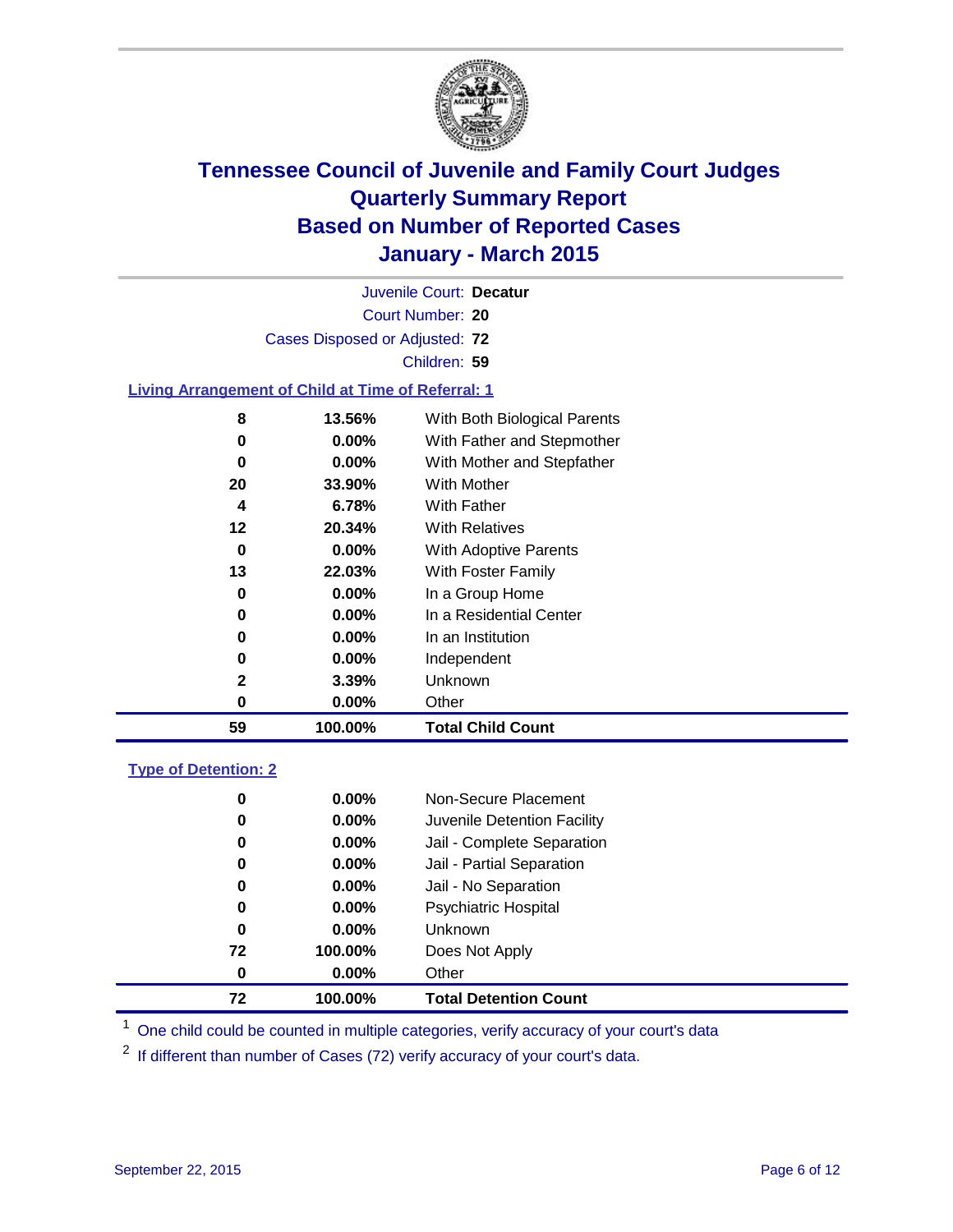

|                                                    |                                | Juvenile Court: Decatur              |
|----------------------------------------------------|--------------------------------|--------------------------------------|
|                                                    |                                | Court Number: 20                     |
|                                                    | Cases Disposed or Adjusted: 72 |                                      |
|                                                    |                                | Children: 59                         |
| <b>Placement After Secure Detention Hearing: 1</b> |                                |                                      |
| 0                                                  | 0.00%                          | Returned to Prior Living Arrangement |
| 0                                                  | 0.00%                          | Juvenile Detention Facility          |
| 0                                                  | 0.00%                          | Jail                                 |
| $\bf{0}$                                           | 0.00%                          | Shelter / Group Home                 |
| 0                                                  | 0.00%                          | <b>Foster Family Home</b>            |
| $\bf{0}$                                           | 0.00%                          | <b>Psychiatric Hospital</b>          |
| $\bf{0}$                                           | 0.00%                          | Unknown                              |
| 72                                                 | 100.00%                        | Does Not Apply                       |
| 0                                                  | 0.00%                          | Other                                |
| 72                                                 | 100.00%                        | <b>Total Placement Count</b>         |
| <b>Intake Actions: 2</b>                           |                                |                                      |
| 36                                                 | 48.65%                         | <b>Petition Filed</b>                |
| $\overline{\mathbf{z}}$                            | 9.46%                          | <b>Motion Filed</b>                  |
| 14                                                 | 18.92%                         | <b>Citation Processed</b>            |
| 0                                                  | 0.00%                          | Notification of Paternity Processed  |
| 6                                                  | 8.11%                          | Scheduling of Judicial Review        |
| 11                                                 | 14.86%                         | Scheduling of Administrative Review  |
| 0                                                  | 0.00%                          | Scheduling of Foster Care Review     |
| $\bf{0}$                                           | 0.00%                          | Unknown                              |
| 0                                                  | 0.00%                          | Does Not Apply                       |
| $\bf{0}$                                           | 0.00%                          | Other                                |
| 74                                                 | 100.00%                        | <b>Total Intake Count</b>            |

<sup>1</sup> If different than number of Cases (72) verify accuracy of your court's data.

<sup>2</sup> If different than number of Referral Reasons (74), verify accuracy of your court's data.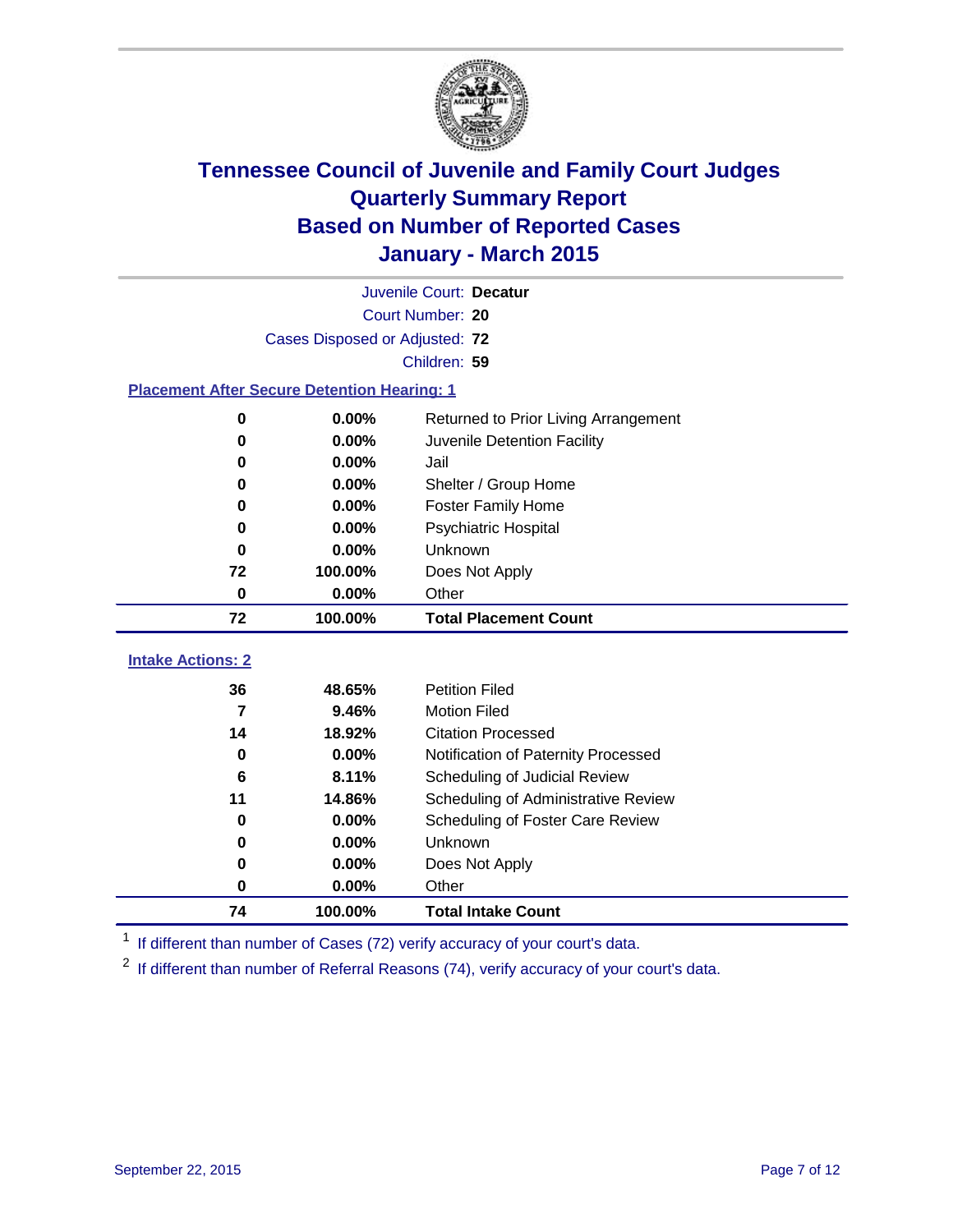

Court Number: **20** Juvenile Court: **Decatur** Cases Disposed or Adjusted: **72** Children: **59**

#### **Last Grade Completed by Child: 1**

| 59                      | 100.00%           | <b>Total Child Count</b>     |
|-------------------------|-------------------|------------------------------|
| 0                       | $0.00\%$          | Other                        |
| $\mathbf 2$             | 3.39%             | Unknown                      |
| 0                       | 0.00%             | <b>Never Attended School</b> |
| 1                       | 1.69%             | Graduated                    |
| 0                       | 0.00%             | <b>GED</b>                   |
| 0                       | 0.00%             | Non-Graded Special Ed        |
| 0                       | 0.00%             | 12th Grade                   |
| 4                       | 6.78%             | 11th Grade                   |
| 6                       | 10.17%            | 10th Grade                   |
| 0                       | 0.00%             | 9th Grade                    |
| 5                       | 8.47%             | 9th Grade                    |
| 0                       | 0.00%             | 8th Grade                    |
| 4                       | 6.78%             | 8th Grade                    |
| 0                       | 0.00%             | 7th Grade                    |
| 3                       | 5.08%             | 7th Grade                    |
| 0                       | 0.00%             | 6th Grade                    |
| 0<br>1                  | $0.00\%$<br>1.69% | 5th Grade<br>6th Grade       |
| 1                       | 1.69%             | 5th Grade                    |
| 0                       | $0.00\%$          | 4th Grade                    |
| 1                       | 1.69%             | 4th Grade                    |
| 0                       | 0.00%             | 3rd Grade                    |
| 3                       | 5.08%             | 3rd Grade                    |
| 0                       | 0.00%             | 2nd Grade                    |
| $\mathbf 2$             | 3.39%             | 2nd Grade                    |
| 0                       | 0.00%             | 1st Grade                    |
| $\overline{\mathbf{r}}$ | 11.86%            | 1st Grade                    |
| 3                       | 5.08%             | Kindergarten                 |
| 1                       | 1.69%             | Preschool                    |
| 15                      | 25.42%            | Too Young for School         |
|                         |                   |                              |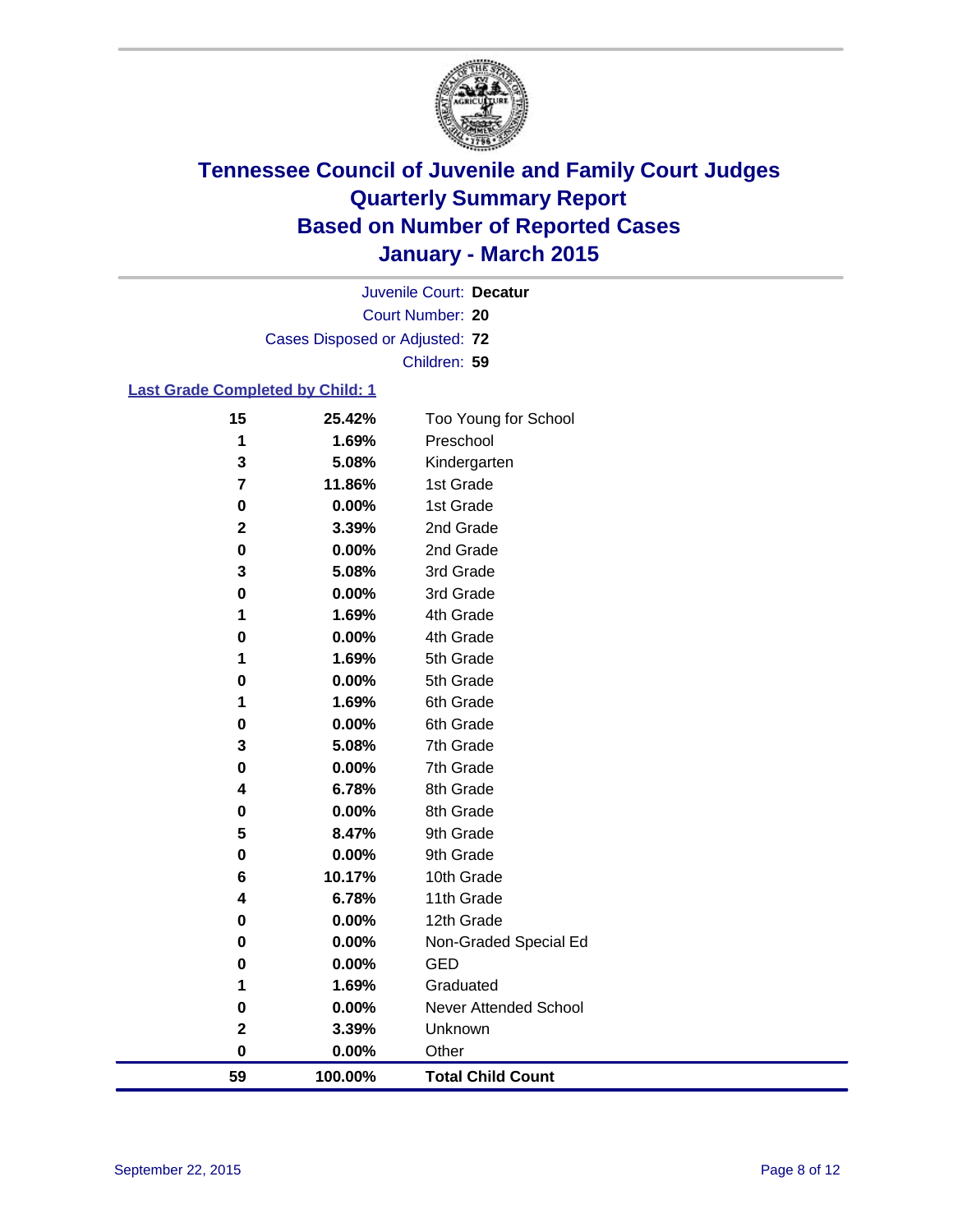

|                                         |                                | Juvenile Court: Decatur                                                                                                                                                                                                         |
|-----------------------------------------|--------------------------------|---------------------------------------------------------------------------------------------------------------------------------------------------------------------------------------------------------------------------------|
|                                         |                                | Court Number: 20                                                                                                                                                                                                                |
|                                         | Cases Disposed or Adjusted: 72 |                                                                                                                                                                                                                                 |
|                                         |                                | Children: 59                                                                                                                                                                                                                    |
| <b>Enrolled in Special Education: 1</b> |                                |                                                                                                                                                                                                                                 |
| 0                                       | 0.00%                          | Yes                                                                                                                                                                                                                             |
| 58                                      | 98.31%                         | No                                                                                                                                                                                                                              |
| 1                                       | 1.69%                          | <b>Unknown</b>                                                                                                                                                                                                                  |
| 59                                      | 100.00%                        | <b>Total Child Count</b>                                                                                                                                                                                                        |
|                                         |                                | $1\sim$ 1.000 and 1.000 and 1.000 and 1.000 and 1.000 and 1.000 and 1.000 and 1.000 and 1.000 and 1.000 and 1.000 and 1.000 and 1.000 and 1.000 and 1.000 and 1.000 and 1.000 and 1.000 and 1.000 and 1.000 and 1.000 and 1.000 |

One child could be counted in multiple categories, verify accuracy of your court's data

| <b>Action Executed By: 1</b> |  |
|------------------------------|--|
|                              |  |

| 74<br>0 | 100.00%<br>0.00% | Judge<br>Magistrate       |
|---------|------------------|---------------------------|
| 0       | 0.00%            | <b>YSO</b>                |
| 0       | 0.00%            | Other                     |
| 0       | 0.00%            | Unknown                   |
| 74      | 100.00%          | <b>Total Action Count</b> |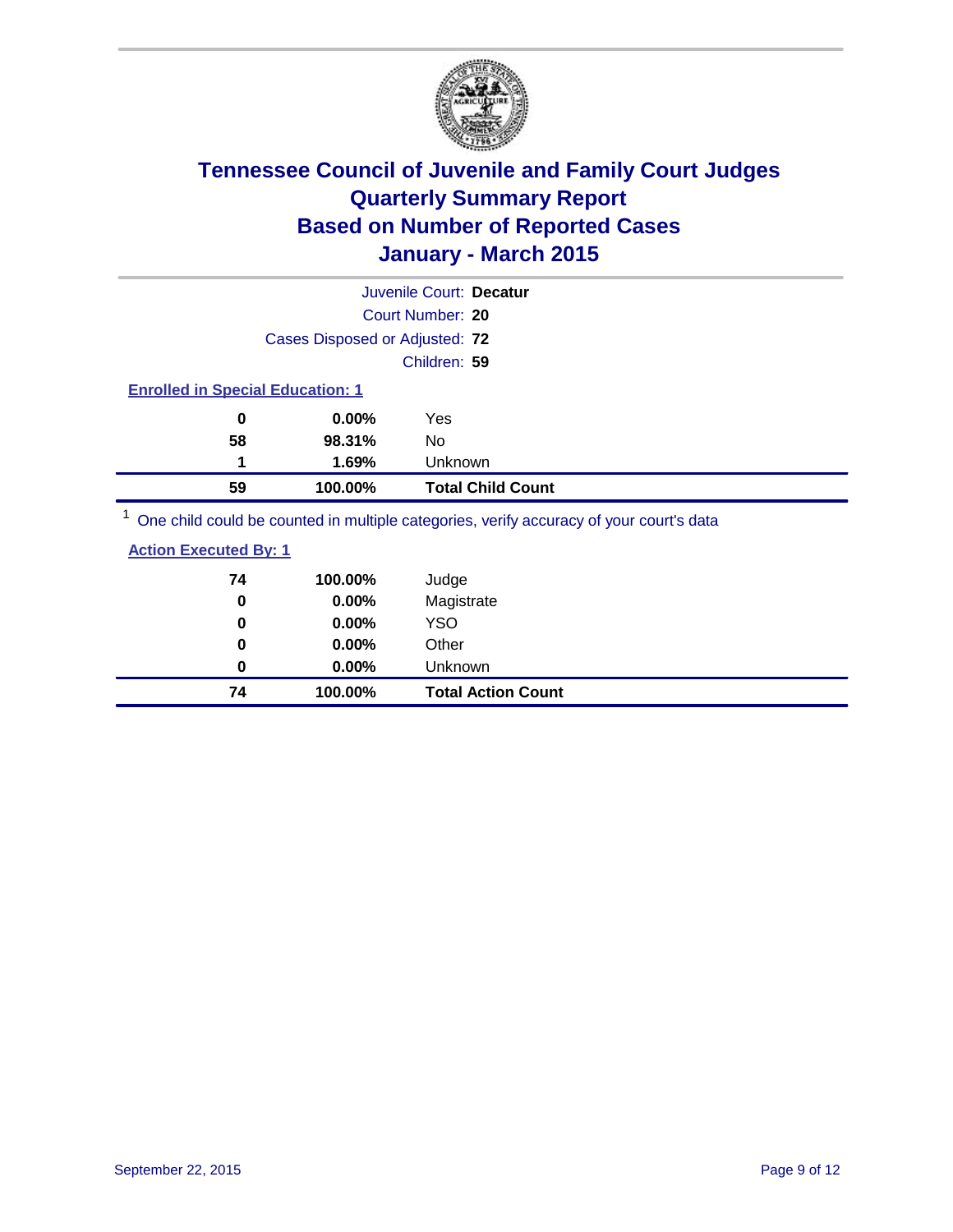

Court Number: **20** Juvenile Court: **Decatur** Cases Disposed or Adjusted: **72** Children: **59**

#### **Formal / Informal Actions: 1**

| 8            | 10.81%   | Dismissed                                        |
|--------------|----------|--------------------------------------------------|
|              | $1.35\%$ | Retired / Nolle Prosequi                         |
| $\mathbf{2}$ | 2.70%    | <b>Complaint Substantiated Delinquent</b>        |
| 9            | 12.16%   | <b>Complaint Substantiated Status Offender</b>   |
| 8            | 10.81%   | <b>Complaint Substantiated Dependent/Neglect</b> |
| 0            | $0.00\%$ | <b>Complaint Substantiated Abused</b>            |
| 0            | $0.00\%$ | <b>Complaint Substantiated Mentally III</b>      |
| 0            | $0.00\%$ | Informal Adjustment                              |
| 0            | $0.00\%$ | <b>Pretrial Diversion</b>                        |
| 0            | $0.00\%$ | <b>Transfer to Adult Court Hearing</b>           |
| 0            | $0.00\%$ | Charges Cleared by Transfer to Adult Court       |
|              | 1.35%    | Special Proceeding                               |
| 14           | 18.92%   | <b>Review Concluded</b>                          |
| 26           | 35.14%   | Case Held Open                                   |
| 5            | 6.76%    | Other                                            |
| 0            | $0.00\%$ | Unknown                                          |
| 74           | 100.00%  | <b>Total Action Count</b>                        |

<sup>1</sup> If different than number of Referral Reasons (74), verify accuracy of your court's data.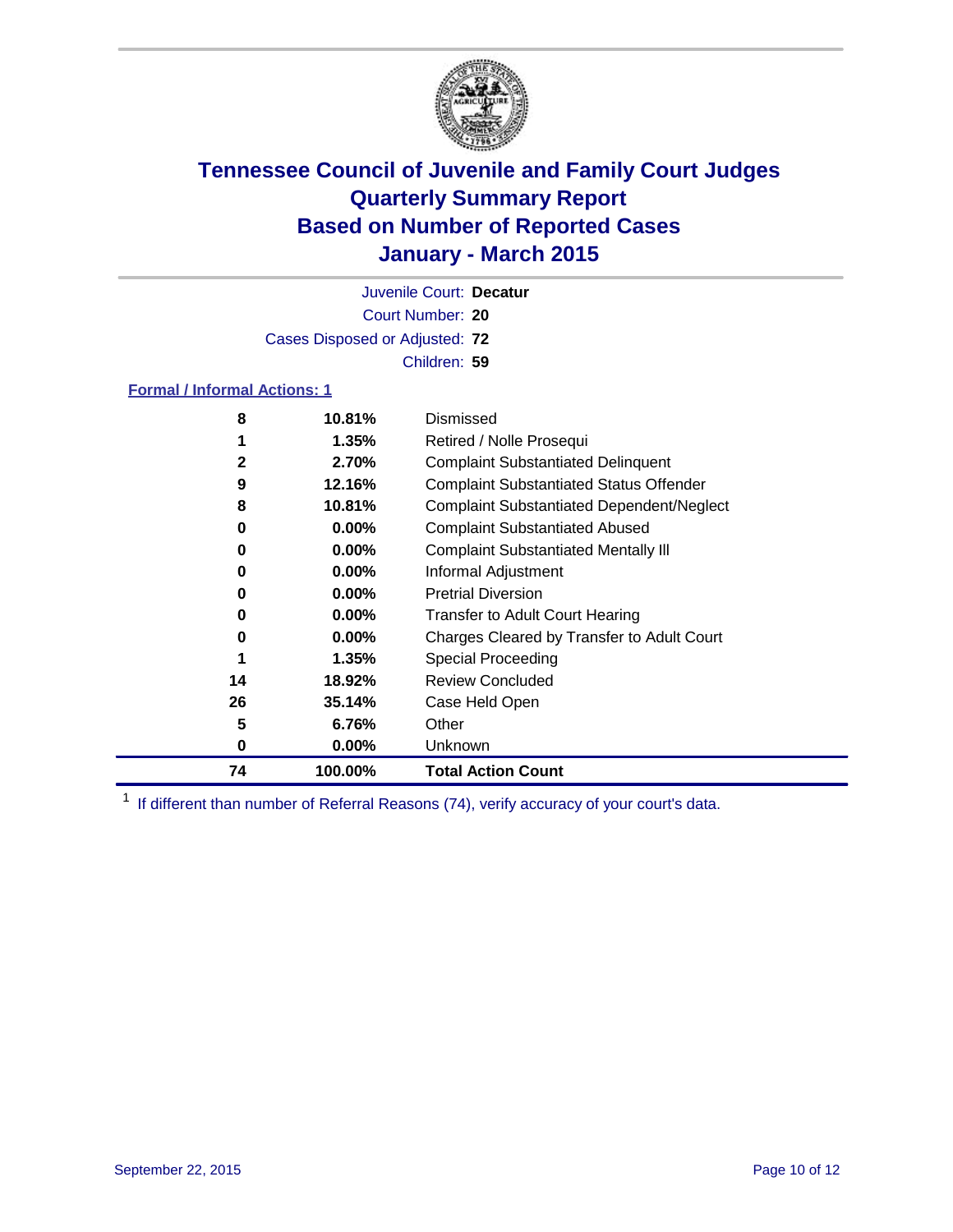

|                       |                                | Juvenile Court: Decatur                               |
|-----------------------|--------------------------------|-------------------------------------------------------|
|                       |                                | Court Number: 20                                      |
|                       | Cases Disposed or Adjusted: 72 |                                                       |
|                       |                                | Children: 59                                          |
| <b>Case Outcomes:</b> |                                | There can be multiple outcomes for one child or case. |
| 7                     | 8.14%                          | Case Dismissed                                        |
| 1                     | 1.16%                          | Case Retired or Nolle Prosequi                        |
| 0                     | 0.00%                          | Warned / Counseled                                    |
| 23                    | 26.74%                         | Held Open For Review                                  |
| 0                     | 0.00%                          | Supervision / Probation to Juvenile Court             |
| 0                     | 0.00%                          | <b>Probation to Parents</b>                           |
| 2                     | 2.33%                          | Referral to Another Entity for Supervision / Service  |
| 0                     | 0.00%                          | Referred for Mental Health Counseling                 |
| 0                     | 0.00%                          | Referred for Alcohol and Drug Counseling              |
| 0                     | 0.00%                          | Referred to Alternative School                        |
| 0                     | 0.00%                          | Referred to Private Child Agency                      |
| 0                     | 0.00%                          | Referred to Defensive Driving School                  |
| 0                     | 0.00%                          | Referred to Alcohol Safety School                     |
| 0                     | 0.00%                          | Referred to Juvenile Court Education-Based Program    |
| 1                     | 1.16%                          | Driver's License Held Informally                      |
| 0                     | 0.00%                          | <b>Voluntary Placement with DMHMR</b>                 |
| 0                     | 0.00%                          | <b>Private Mental Health Placement</b>                |
| 0                     | 0.00%                          | Private MR Placement                                  |
| 0                     | 0.00%                          | Placement with City/County Agency/Facility            |
| 0                     | 0.00%                          | Placement with Relative / Other Individual            |
| 14                    | 16.28%                         | Fine                                                  |
| 4                     | 4.65%                          | <b>Public Service</b>                                 |
| 1                     | 1.16%                          | Restitution                                           |
| 0                     | 0.00%                          | <b>Runaway Returned</b>                               |
| 1                     | 1.16%                          | No Contact Order                                      |
| 0                     | 0.00%                          | Injunction Other than No Contact Order                |
| 0                     | $0.00\%$                       | <b>House Arrest</b>                                   |
| 0                     | 0.00%                          | <b>Court Defined Curfew</b>                           |
| 0                     | 0.00%                          | Dismissed from Informal Adjustment                    |
| 0                     | 0.00%                          | <b>Dismissed from Pretrial Diversion</b>              |
| 0                     | 0.00%                          | Released from Probation                               |
| 0                     | 0.00%                          | <b>Transferred to Adult Court</b>                     |
| 0                     | 0.00%                          | <b>DMHMR Involuntary Commitment</b>                   |
| 0                     | 0.00%                          | <b>DCS Commitment - Determinate</b>                   |